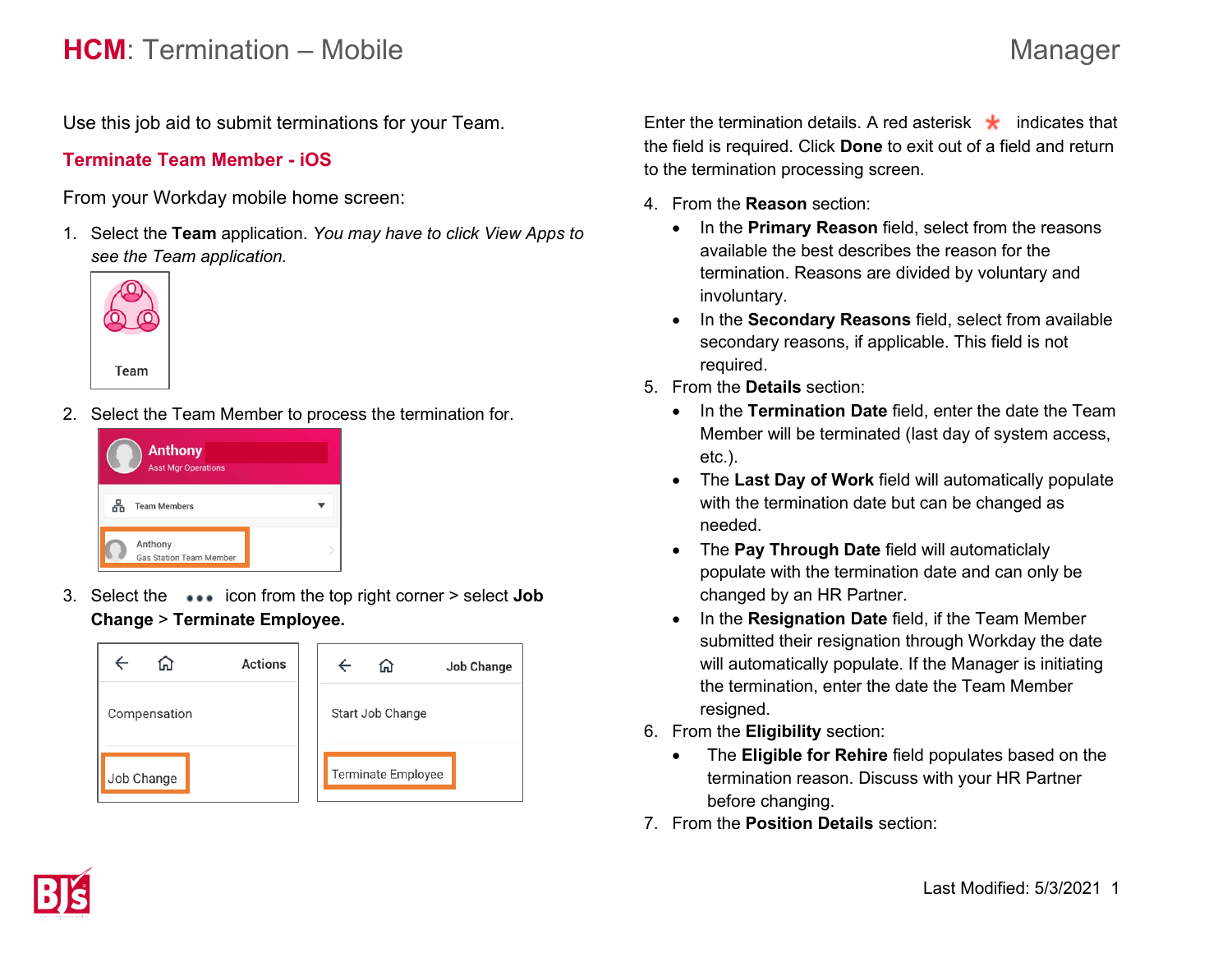# **Terminate Team Member - iOS** (continued)

- In the **Close Position** field, select yes or no depending on if the position should close or not.
- In the **Is this position available for overlap**? field, select yes or no. If you select yes, this means this position can be filled before the current Team Member vacates the seat.
- 8. In the **Attachments** section, click the paperclip to attach any required documentation. Select from your device's camera, gallery or file browser.
- 9. Click **Submit**.

# **See Termination example below**:

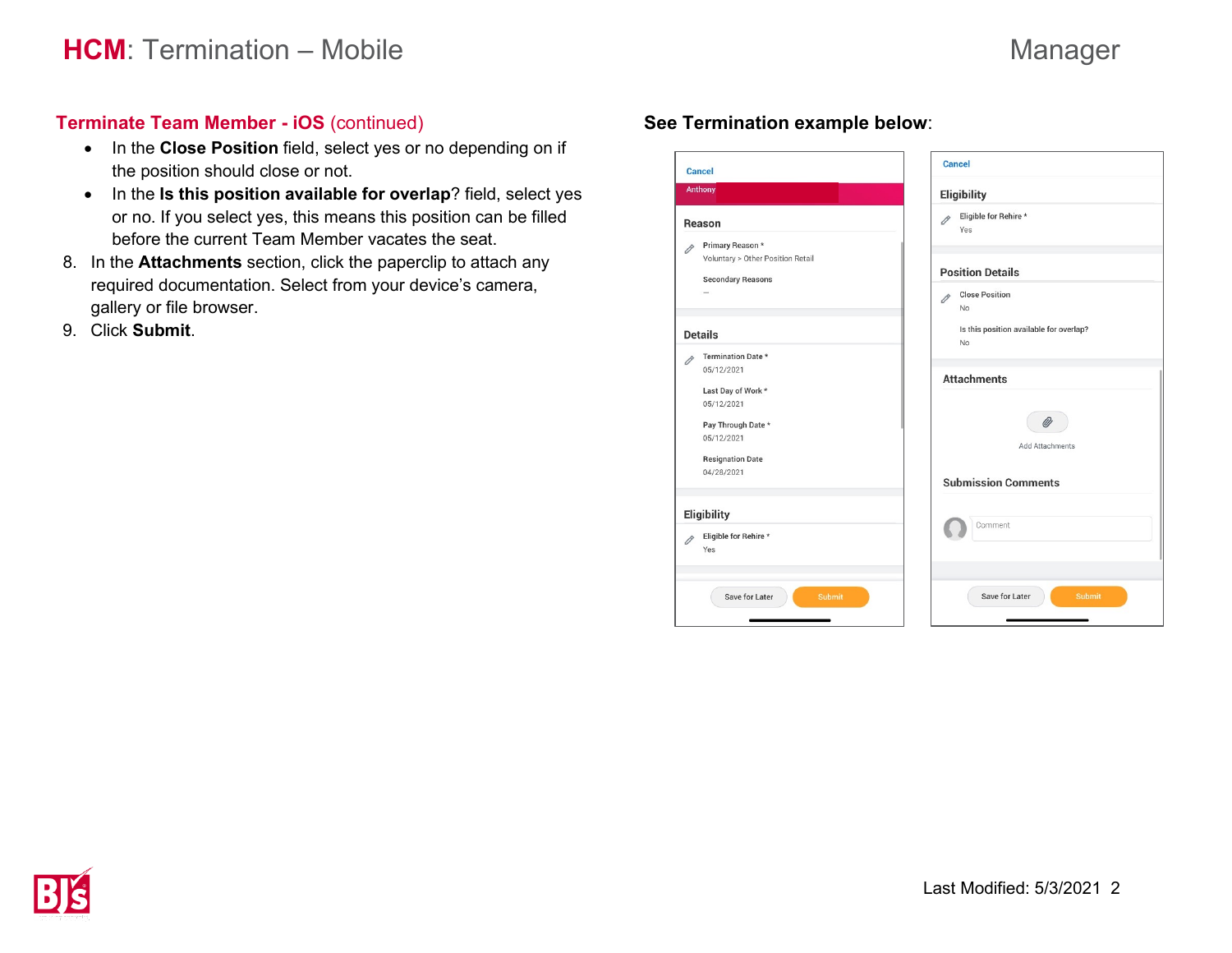## **Terminate Team Member – Android**

1. Select the **Team** application. *You may have to click View Apps to see the Team application.* 



*2.* Select the Team Member to process the termination for.



3. Select the **interpret in the top right corner > select Job Change** 

# > **Terminate Employee**.

| <b>Actions</b> | <b>Job Change</b>  |
|----------------|--------------------|
| Compensation   | Start Job Change   |
| Job Change     | Terminate Employee |

Enter the termination details. A red asterisk  $\star$  indicates that the field is required. Click **the blue check mark** to exit out of a field and return to the termination processing screen.

- 4. From the **Reason** section:
	- In the **Primary Reason** field, select from the reasons available the best describes the reason for the termination. Reasons are divided by voluntary and involuntary.
	- In the **Secondary Reasons** field, select from available secondary reasons, if applicable. This field is not required.
- 4. From the **Details** section:
	- In the **Termination Date** field, enter the date the Team Member will be terminated (last day of system access, etc.).
	- The **Last Day of Work** field will automatically populate with the termination date but can be changed as needed.
	- The **Pay Through Date** field will automatically populate with the termination date and can only be changed by an HR Partner.
	- In the **Resignation Date** field, if the Team Member submitted their resignation through Workday the date will automatically populate. If the Manager is initiating the termination, enter the date the Team Member resigned.
- 5. From the **Eligibility** section:
	- The **Eligible for Rehire** field populates based on the termination reason. Discuss with your HR Partner before changing.
- 6. From the **Position Details** section:
	- In the **Close Position** field, select yes or no depending on if the position should close or not.